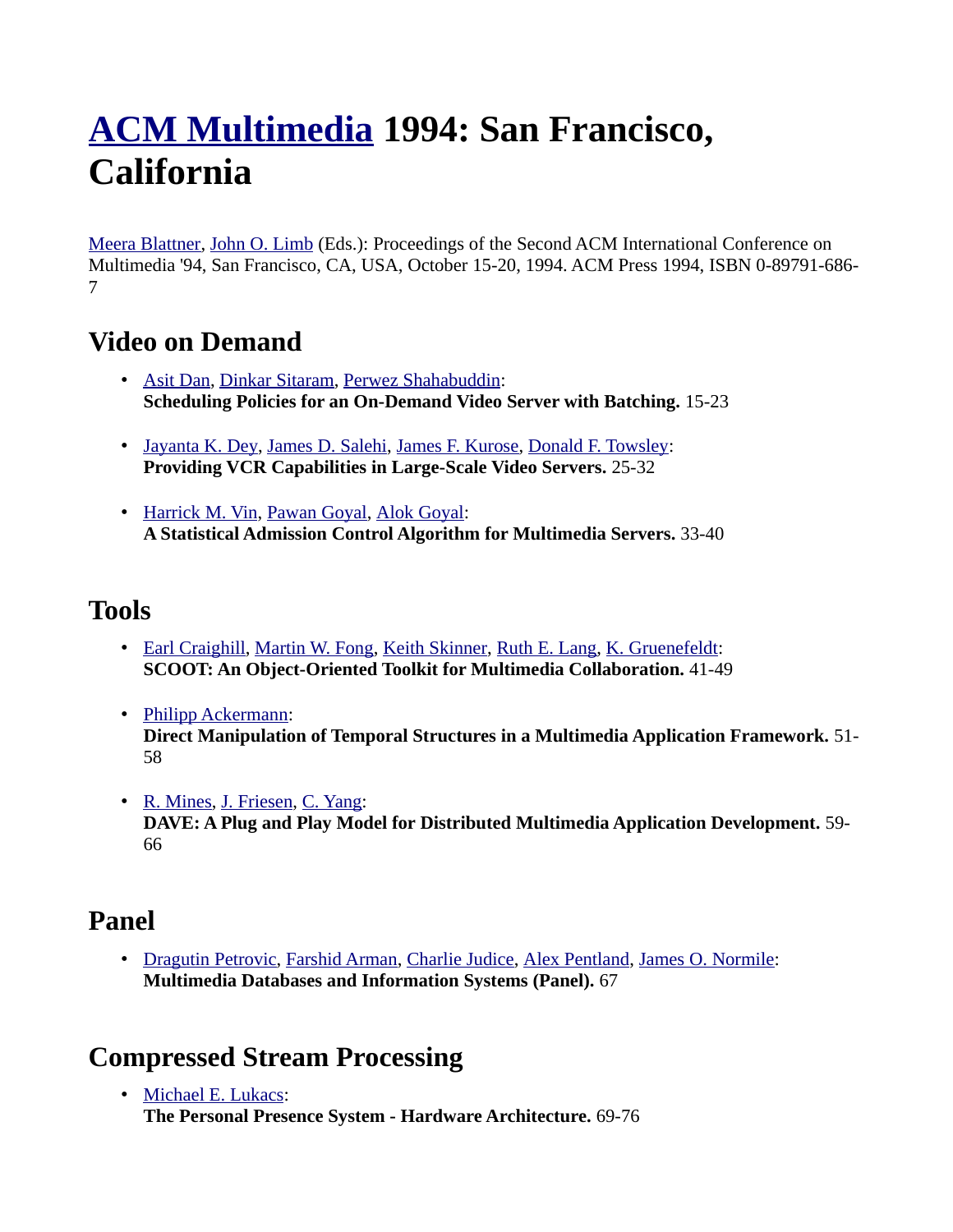- • [Brian C. Smith:](http://www.informatik.uni-trier.de/~ley/db/indices/a-tree/s/Smith:Brian_C=.html) **Fast Software Processing of Motion JPEG Video.** 77-88
- • [John M. Danskin:](http://www.informatik.uni-trier.de/~ley/db/indices/a-tree/d/Danskin:John_M=.html) **Higher Bandwidth X.** 89-96

#### **Presentation Issues**

- • [Farshid Arman,](http://www.informatik.uni-trier.de/~ley/db/indices/a-tree/a/Arman:Farshid.html) [Remi Depommier,](http://www.informatik.uni-trier.de/~ley/db/indices/a-tree/d/Depommier:Remi.html) [Arding Hsu,](http://www.informatik.uni-trier.de/~ley/db/indices/a-tree/h/Hsu:Arding.html) [Ming-Yee Chiu:](http://www.informatik.uni-trier.de/~ley/db/indices/a-tree/c/Chiu:Ming=Yee.html) **Content-Based Browsing of Video Sequences.** 97-103
- • [Mike Bearne,](http://www.informatik.uni-trier.de/~ley/db/indices/a-tree/b/Bearne:Mike.html) [Sara Jones,](http://www.informatik.uni-trier.de/~ley/db/indices/a-tree/j/Jones:Sara.html) [John Sapsford-Francis:](http://www.informatik.uni-trier.de/~ley/db/indices/a-tree/s/Sapsford=Francis:John.html) **Towards Usability Guidelines for Multimedia Systems.** 105-110
- • [Ivan Herman,](http://www.informatik.uni-trier.de/~ley/db/indices/a-tree/h/Herman:Ivan.html) [Paul J. W. ten Hagen,](http://www.informatik.uni-trier.de/~ley/db/indices/a-tree/h/Hagen:Paul_J=_W=_ten.html) [Graham J. Reynolds,](http://www.informatik.uni-trier.de/~ley/db/indices/a-tree/r/Reynolds:Graham_J=.html) [George S. Carson,](http://www.informatik.uni-trier.de/~ley/db/indices/a-tree/c/Carson:George_S=.html) [J. Davy,](http://www.informatik.uni-trier.de/~ley/db/indices/a-tree/d/Davy:J=.html) David A. [Duce,](http://www.informatik.uni-trier.de/~ley/db/indices/a-tree/d/Duce:David_A=.html) [W. Terry Hewitt,](http://www.informatik.uni-trier.de/~ley/db/indices/a-tree/h/Hewitt:W=_Terry.html) [Klaus Kansy,](http://www.informatik.uni-trier.de/~ley/db/indices/a-tree/k/Kansy:Klaus.html) [B. Lurvey,](http://www.informatik.uni-trier.de/~ley/db/indices/a-tree/l/Lurvey:B=.html) [H. Stenzel,](http://www.informatik.uni-trier.de/~ley/db/indices/a-tree/s/Stenzel:H=.html) [Richard Puk:](http://www.informatik.uni-trier.de/~ley/db/indices/a-tree/p/Puk:Richard.html) **PREMO: An ISO Standard for Presentation Environment for Multimedia Objects.** 111- 118

#### **Panel**

• [Bonnie A. Nardi,](http://www.informatik.uni-trier.de/~ley/db/indices/a-tree/n/Nardi:Bonnie_A=.html) [Sara A. Bly,](http://www.informatik.uni-trier.de/~ley/db/indices/a-tree/b/Bly:Sara_A=.html) [Ellen Isaacs,](http://www.informatik.uni-trier.de/~ley/db/indices/a-tree/i/Isaacs:Ellen.html) [Sha Xin Wei,](http://www.informatik.uni-trier.de/~ley/db/indices/a-tree/w/Wei:Sha_Xin.html) [Steve Whittaker:](http://www.informatik.uni-trier.de/~ley/db/indices/a-tree/w/Whittaker:Steve.html) **Collaborative Multimedia: Getting Beyond the Obvious (Panel).** 119-120

# **Special Presentations**

- • [Brenda Laurel,](http://www.informatik.uni-trier.de/~ley/db/indices/a-tree/l/Laurel:Brenda.html) [Rachel M. Strickland:](http://www.informatik.uni-trier.de/~ley/db/indices/a-tree/s/Strickland:Rachel_M=.html) **Placeholder: Landscape and Narrative in Virtual Environments.** 121-127
- • [Rob Tow:](http://www.informatik.uni-trier.de/~ley/db/indices/a-tree/t/Tow:Rob.html) **Placeholder: Technology and the Senses.** 129-132

# **Synchronization**

- • [Jean-Pierre Courtiat,](http://www.informatik.uni-trier.de/~ley/db/indices/a-tree/c/Courtiat:Jean=Pierre.html) [Roberto C. de Oliveira,](http://www.informatik.uni-trier.de/~ley/db/indices/a-tree/o/Oliveira:Roberto_C=_de.html) [Luiz F. Rust da Costa Carmo:](http://www.informatik.uni-trier.de/~ley/db/indices/a-tree/c/Carmo:Luiz_F=_Rust_da_Costa.html) **Towards a New Multimedia Synchronization Mechanism and its Formal Definition.** 133- 140
- • [Nipun Agarwal,](http://www.informatik.uni-trier.de/~ley/db/indices/a-tree/a/Agarwal:Nipun.html) [Sang Hyuk Son:](http://www.informatik.uni-trier.de/~ley/db/indices/a-tree/s/Son:Sang_Hyuk.html) **Synchronization of Distributed Multimedia Data in an Application-Specific Manner.** 141- 148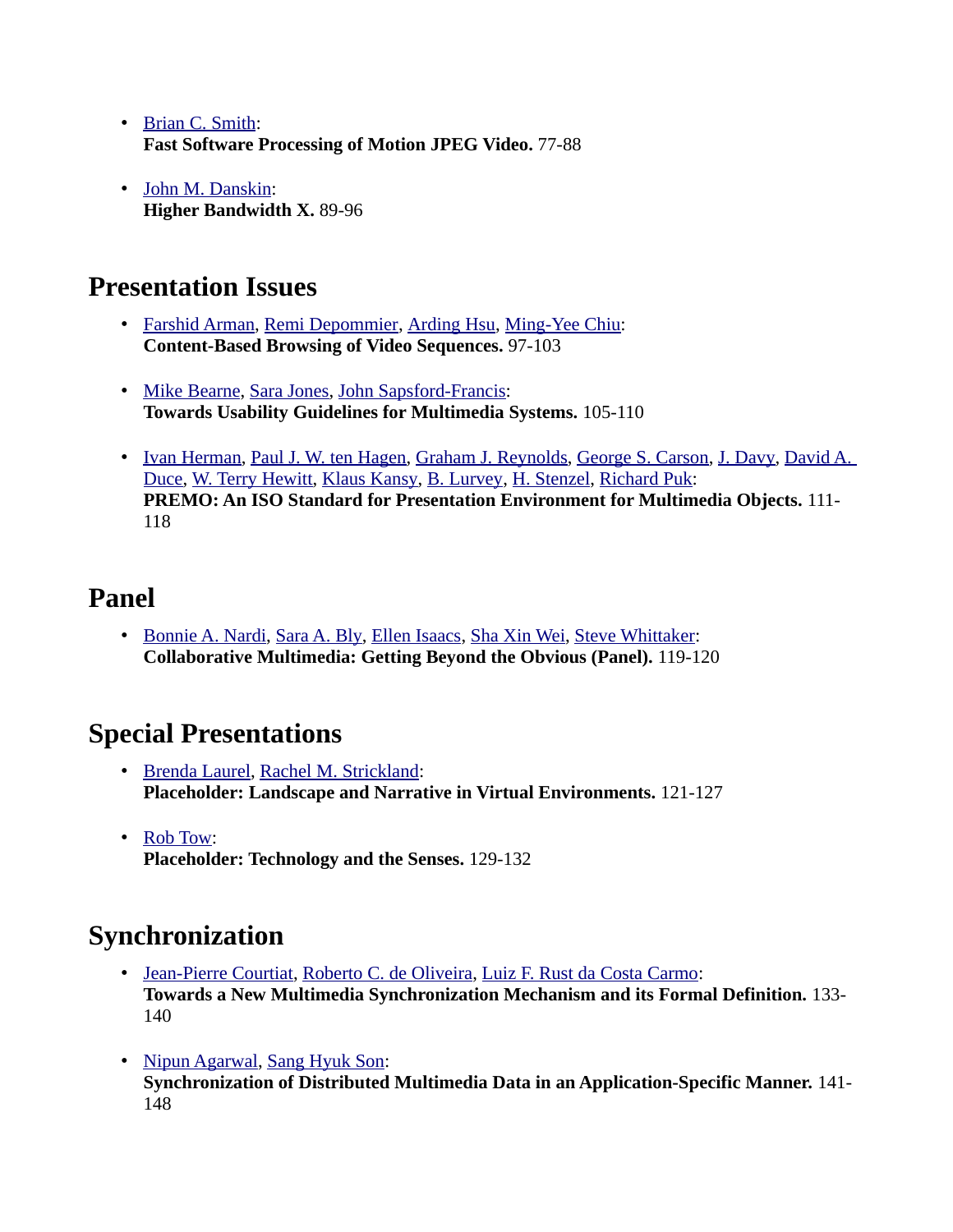• [Keith Waters,](http://www.informatik.uni-trier.de/~ley/db/indices/a-tree/w/Waters:Keith.html) [Thoms M. Levergood:](http://www.informatik.uni-trier.de/~ley/db/indices/a-tree/l/Levergood:Thoms_M=.html) **An Automatic Lip-Synchronization Algorithm for Synthetic Faces.** 149-156

#### **Documents and Authoring**

- • [Klaus Lenßen:](http://www.informatik.uni-trier.de/~ley/db/indices/a-tree/l/Len=szlig=en:Klaus.html) **Enabling Hypermedia Messaging: BPRM - A Body Part Relationship Module.** 157-163
- • [Wendy E. Mackay,](http://www.informatik.uni-trier.de/~ley/db/indices/a-tree/m/Mackay:Wendy_E=.html) [Daniele Pagani:](http://www.informatik.uni-trier.de/~ley/db/indices/a-tree/p/Pagani:Daniele.html) **Video Mosaic: Laying Out Time in a Physical Space.** 165-172
- • [Scott E. Hudson,](http://www.informatik.uni-trier.de/~ley/db/indices/a-tree/h/Hudson:Scott_E=.html) [Chen-Ning Hsi:](http://www.informatik.uni-trier.de/~ley/db/indices/a-tree/h/Hsi:Chen=Ning.html) **The Walk-Through Approach to Authoring Multimedia Documents.** 173-180

#### **Panel**

• [Marc Davis,](http://www.informatik.uni-trier.de/~ley/db/indices/a-tree/d/Davis:Marc.html) [Catherine Baudin,](http://www.informatik.uni-trier.de/~ley/db/indices/a-tree/b/Baudin:Catherine.html) [Smadar Kedar,](http://www.informatik.uni-trier.de/~ley/db/indices/a-tree/k/Kedar:Smadar.html) [Daniel M. Russell:](http://www.informatik.uni-trier.de/~ley/db/indices/a-tree/r/Russell:Daniel_M=.html) **No Multimedia Without Representation (Panel).** 181-182

### **Real-Time Networking**

- • [Anindo Banerjea,](http://www.informatik.uni-trier.de/~ley/db/indices/a-tree/b/Banerjea:Anindo.html) [Edward W. Knightly,](http://www.informatik.uni-trier.de/~ley/db/indices/a-tree/k/Knightly:Edward_W=.html) [Fred Templin,](http://www.informatik.uni-trier.de/~ley/db/indices/a-tree/t/Templin:Fred.html) [Hui Zhang:](http://www.informatik.uni-trier.de/~ley/db/indices/a-tree/z/Zhang:Hui.html) **Experiments with the Tenet Real-Time Protocol Suite on the Sequoia 2000 Wide Area Network.** 183-191
- • [G. Cruz,](http://www.informatik.uni-trier.de/~ley/db/indices/a-tree/c/Cruz:G=.html) [R. Hill:](http://www.informatik.uni-trier.de/~ley/db/indices/a-tree/h/Hill:R=.html) **Capturing and Playing Multimedia Events with STREAMS.** 193-200
- • [Howard P. Katseff,](http://www.informatik.uni-trier.de/~ley/db/indices/a-tree/k/Katseff:Howard_P=.html) [Bethany S. Robinson:](http://www.informatik.uni-trier.de/~ley/db/indices/a-tree/r/Robinson:Bethany_S=.html) **Predictive Prefetch in the Nemesis Multimedia Information Service.** 201-209

# **Retrieval Techniques**

- • [Tat-Seng Chua,](http://www.informatik.uni-trier.de/~ley/db/indices/a-tree/c/Chua:Tat=Seng.html) [S.-K. Lim,](http://www.informatik.uni-trier.de/~ley/db/indices/a-tree/l/Lim:S==K=.html) [Hung Keng Pung:](http://www.informatik.uni-trier.de/~ley/db/indices/a-tree/p/Pung:Hung_Keng.html) **Content-Based Retrieval of Segmented Images.** 211-218
- • [Nevenka Dimitrova,](http://www.informatik.uni-trier.de/~ley/db/indices/a-tree/d/Dimitrova:Nevenka.html) [Forouzan Golshani:](http://www.informatik.uni-trier.de/~ley/db/indices/a-tree/g/Golshani:Forouzan.html) **Rx for Semantic Video Database Retrieval.** 219-226
- • [J. Gabbe,](http://www.informatik.uni-trier.de/~ley/db/indices/a-tree/g/Gabbe:J=.html) [Allen Ginsberg,](http://www.informatik.uni-trier.de/~ley/db/indices/a-tree/g/Ginsberg:Allen.html) [Bethany S. Robinson:](http://www.informatik.uni-trier.de/~ley/db/indices/a-tree/r/Robinson:Bethany_S=.html) **Towards Intelligent Recognition of Multimedia Episodes in Real-Time Applications.** 227- 236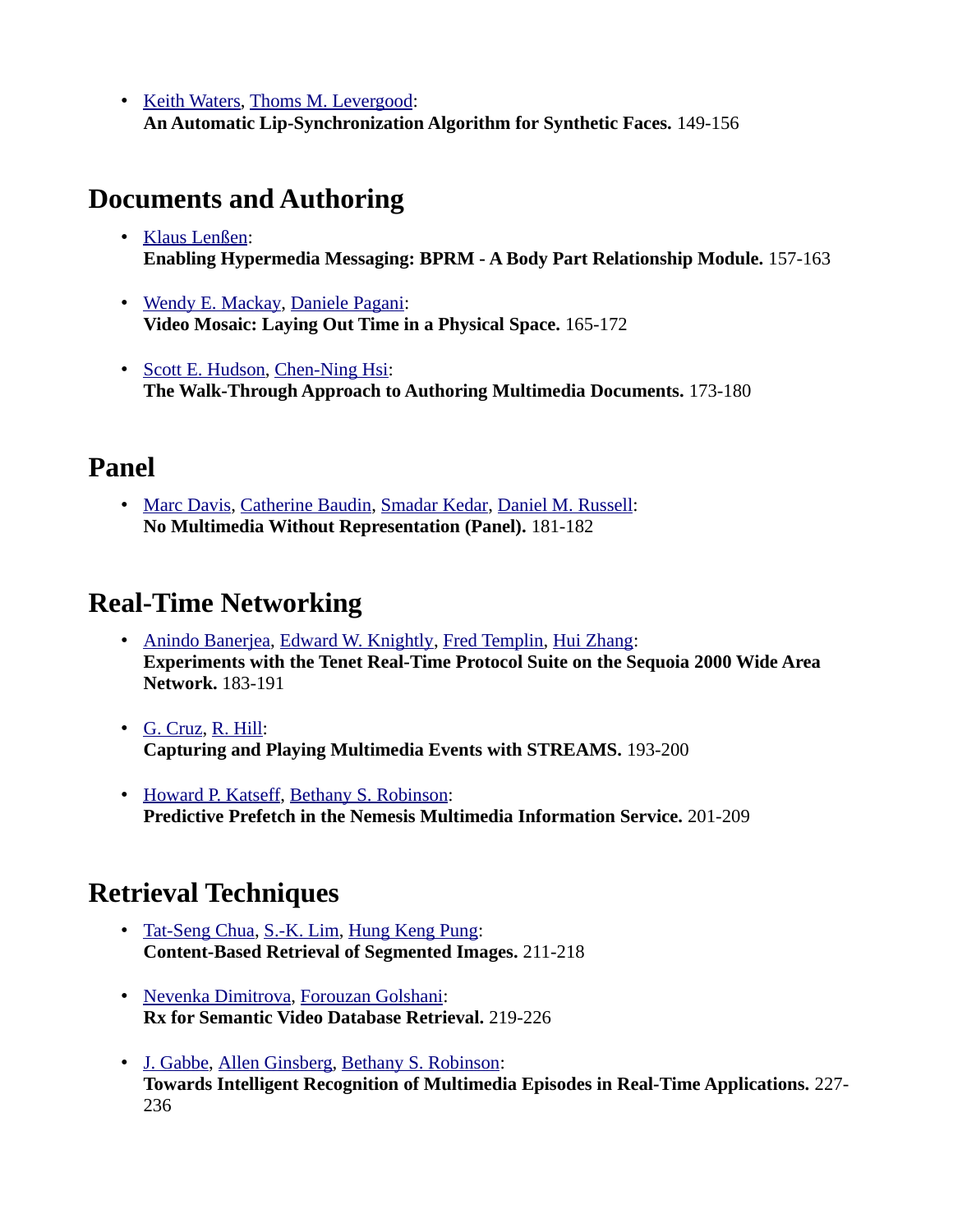#### **Panel**

• [Robert J. Semper,](http://www.informatik.uni-trier.de/~ley/db/indices/a-tree/s/Semper:Robert_J=.html) [Arnold Kramer:](http://www.informatik.uni-trier.de/~ley/db/indices/a-tree/k/Kramer:Arnold.html) **Museums and Multimedia: Extending the Experience Beyond the Museum's Walls (Panel Abstract).** 237

#### **Video Transmission**

- • [Lian Li,](http://www.informatik.uni-trier.de/~ley/db/indices/a-tree/l/Li:Lian.html) [Nicolas D. Georganas:](http://www.informatik.uni-trier.de/~ley/db/indices/a-tree/g/Georganas:Nicolas_D=.html) **MPEG-2 Coded- and Uncoded-Stream Synchronization Control for Real-Time Multimedia Transmission and Presentation over B-ISDN.** 239-246
- • [Terry Talley,](http://www.informatik.uni-trier.de/~ley/db/indices/a-tree/t/Talley:Terry.html) [Kevin Jeffay:](http://www.informatik.uni-trier.de/~ley/db/indices/a-tree/j/Jeffay:Kevin.html) **Two-Dimensional Scaling Techniques for Adaptive, Rate-Based Transmission Control of Live Audio and Video Streams.** 247-254
- • [Ioanis Nikolaidis,](http://www.informatik.uni-trier.de/~ley/db/indices/a-tree/n/Nikolaidis:Ioanis.html) [Ian F. Akyildiz:](http://www.informatik.uni-trier.de/~ley/db/indices/a-tree/a/Akyildiz:Ian_F=.html) **A Cell Loss Equalization Protocol for Video Multiplexers.** 255-262

#### **Databases**

- • [F. Sauer,](http://www.informatik.uni-trier.de/~ley/db/indices/a-tree/s/Sauer:F=.html) [Mansur R. Kabuka:](http://www.informatik.uni-trier.de/~ley/db/indices/a-tree/k/Kabuka:Mansur_R=.html) **Multimedia Technology in the Radiology Department.** 263-269
- • [Gerhard A. Schloss,](http://www.informatik.uni-trier.de/~ley/db/indices/a-tree/s/Schloss:Gerhard_A=.html) [Michael J. Wynblatt:](http://www.informatik.uni-trier.de/~ley/db/indices/a-tree/w/Wynblatt:Michael_J=.html) **Building Temporal Structures in a Layered Multimedia Data Model.** 271-278
- • [Jonathan M. Smith,](http://www.informatik.uni-trier.de/~ley/db/indices/a-tree/s/Smith:Jonathan_M=.html) [Shih-Fu Chang:](http://www.informatik.uni-trier.de/~ley/db/indices/a-tree/c/Chang:Shih=Fu.html) **Quad-Tree Segmentation for Texture-Based Image Query.** 279-286

# **Panel**

• [Rich Gold,](http://www.informatik.uni-trier.de/~ley/db/indices/a-tree/g/Gold:Rich.html) [Char Davies,](http://www.informatik.uni-trier.de/~ley/db/indices/a-tree/d/Davies:Char.html) [Michael Naimark,](http://www.informatik.uni-trier.de/~ley/db/indices/a-tree/n/Naimark:Michael.html) [Mark Petrakis,](http://www.informatik.uni-trier.de/~ley/db/indices/a-tree/p/Petrakis:Mark.html) [Stephen Wilson,](http://www.informatik.uni-trier.de/~ley/db/indices/a-tree/w/Wilson:Stephen.html) [Sara Roberts:](http://www.informatik.uni-trier.de/~ley/db/indices/a-tree/r/Roberts:Sara.html) **Artists in Multimedia: Creating Meaningful Roles (Panel).** 287-288

# **System Support**

- • [Tatsuo Nakajima,](http://www.informatik.uni-trier.de/~ley/db/indices/a-tree/n/Nakajima:Tatsuo.html) [Hiroshi Tezuka:](http://www.informatik.uni-trier.de/~ley/db/indices/a-tree/t/Tezuka:Hiroshi.html) **A Continuous Media Application Supporting Dynamic QOS Control on Real-Time Mach.**  289-297
- • [Gordon S. Blair,](http://www.informatik.uni-trier.de/~ley/db/indices/a-tree/b/Blair:Gordon_S=.html) [Michael Papathomas,](http://www.informatik.uni-trier.de/~ley/db/indices/a-tree/p/Papathomas:Michael.html) [Geoff Coulson,](http://www.informatik.uni-trier.de/~ley/db/indices/a-tree/c/Coulson:Geoff.html) [Philippe Robin,](http://www.informatik.uni-trier.de/~ley/db/indices/a-tree/r/Robin:Philippe.html) [Laurent Hazard,](http://www.informatik.uni-trier.de/~ley/db/indices/a-tree/h/Hazard:Laurent.html) [Jean-](http://www.informatik.uni-trier.de/~ley/db/indices/a-tree/s/Stefani:Jean=Bernard.html)[Bernard Stefani,](http://www.informatik.uni-trier.de/~ley/db/indices/a-tree/s/Stefani:Jean=Bernard.html) [François Horn:](http://www.informatik.uni-trier.de/~ley/db/indices/a-tree/h/Horn:Fran=ccedil=ois.html) **Supporting Real-Time Multimedia Behaviour in Open Distributed Systems: An Approach**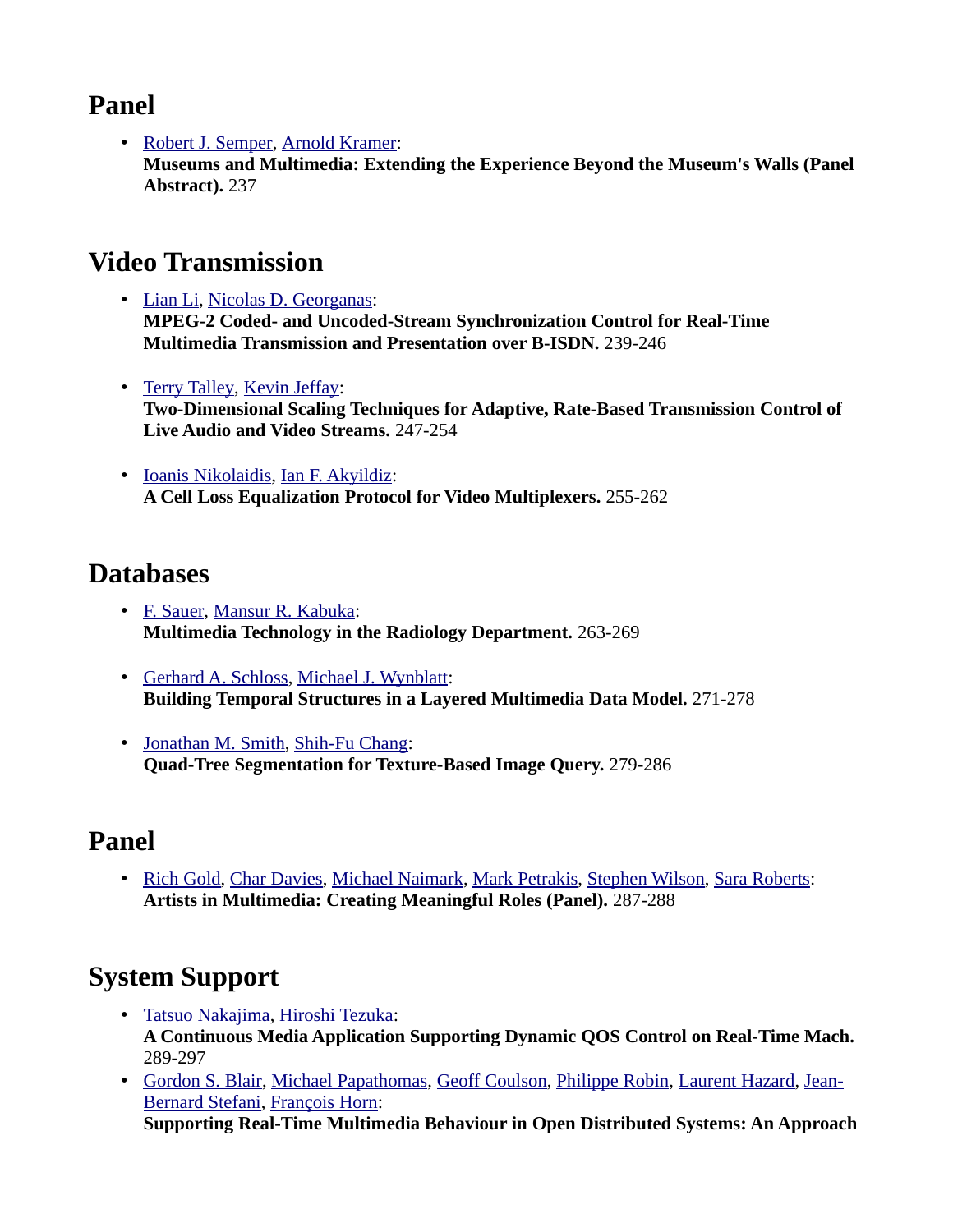**Based on Synchronous Languages.** 299-306

• [Christopher Lindblad,](http://www.informatik.uni-trier.de/~ley/db/indices/a-tree/l/Lindblad:Christopher.html) [David Wetherall,](http://www.informatik.uni-trier.de/~ley/db/indices/a-tree/w/Wetherall:David.html) [David L. Tennenhouse:](http://www.informatik.uni-trier.de/~ley/db/indices/a-tree/t/Tennenhouse:David_L=.html) **The VuSystem: A Programming System for Visual Processing of Digital Video.** 307-314

#### **Education**

- • [Andrew Large,](http://www.informatik.uni-trier.de/~ley/db/indices/a-tree/l/Large:Andrew.html) [Jamshid Beheshti,](http://www.informatik.uni-trier.de/~ley/db/indices/a-tree/b/Beheshti:Jamshid.html) [Alain Breuleux,](http://www.informatik.uni-trier.de/~ley/db/indices/a-tree/b/Breuleux:Alain.html) [Andre Renaud:](http://www.informatik.uni-trier.de/~ley/db/indices/a-tree/r/Renaud:Andre.html) **The Influence of Multimedia on Learning: A Cognitive Study.** 315-319
- • [J. Castellanos,](http://www.informatik.uni-trier.de/~ley/db/indices/a-tree/c/Castellanos:J=.html) [J. Delicado,](http://www.informatik.uni-trier.de/~ley/db/indices/a-tree/d/Delicado:J=.html) [C. Dominguez,](http://www.informatik.uni-trier.de/~ley/db/indices/a-tree/d/Dominguez:C=.html) [C. Rigo:](http://www.informatik.uni-trier.de/~ley/db/indices/a-tree/r/Rigo:C=.html) **Hypermedia Method to Teach Concepts of Colour through Art.** 321-327
- • [Pedro Hepp,](http://www.informatik.uni-trier.de/~ley/db/indices/a-tree/h/Hepp:Pedro.html) [L. Rehbein,](http://www.informatik.uni-trier.de/~ley/db/indices/a-tree/r/Rehbein:L=.html) [E. Hinostroza,](http://www.informatik.uni-trier.de/~ley/db/indices/a-tree/h/Hinostroza:E=.html) [Ernesto Laval,](http://www.informatik.uni-trier.de/~ley/db/indices/a-tree/l/Laval:Ernesto.html) [C. Dreves,](http://www.informatik.uni-trier.de/~ley/db/indices/a-tree/d/Dreves:C=.html) [M. Ripoll:](http://www.informatik.uni-trier.de/~ley/db/indices/a-tree/r/Ripoll:M=.html) **"Enlaces" A Multimedia Based Educational Network.** 329-336

#### **Panels**

- • [Abbe Don,](http://www.informatik.uni-trier.de/~ley/db/indices/a-tree/d/Don:Abbe.html) [Laura Teodosio,](http://www.informatik.uni-trier.de/~ley/db/indices/a-tree/t/Teodosio:Laura.html) [Joe Lambert,](http://www.informatik.uni-trier.de/~ley/db/indices/a-tree/l/Lambert:Joe.html) [Dana Atchley:](http://www.informatik.uni-trier.de/~ley/db/indices/a-tree/a/Atchley:Dana.html) **From Generation to Generation: Multimedia, Community and Personal Stories (Panel).**  337
- • [William E. Johnston:](http://www.informatik.uni-trier.de/~ley/db/indices/a-tree/j/Johnston:William_E=.html) **BAGNet: An ATM-Based Multimedia Applications Testbed (Panel).** 339

### **Video Analysis**

- • [John L. Furlani,](http://www.informatik.uni-trier.de/~ley/db/indices/a-tree/f/Furlani:John_L=.html) [Leonard McMillan,](http://www.informatik.uni-trier.de/~ley/db/indices/a-tree/m/McMillan:Leonard.html) [Lee Westover:](http://www.informatik.uni-trier.de/~ley/db/indices/a-tree/w/Westover:Lee.html) **Adaptive Color Map Selection Algorithm for Motion Sequences.** 341-348
- • [Akihito Akutsu,](http://www.informatik.uni-trier.de/~ley/db/indices/a-tree/a/Akutsu:Akihito.html) [Yoshinobu Tonomura:](http://www.informatik.uni-trier.de/~ley/db/indices/a-tree/t/Tonomura:Yoshinobu.html) **Video Tomography: An Efficient Method for Camerawork Extraction and Motion Analysis.** 349-356
- • [Arun Hampapur,](http://www.informatik.uni-trier.de/~ley/db/indices/a-tree/h/Hampapur:Arun.html) [Terry E. Weymouth,](http://www.informatik.uni-trier.de/~ley/db/indices/a-tree/w/Weymouth:Terry_E=.html) [Ramesh Jain:](http://www.informatik.uni-trier.de/~ley/db/indices/a-tree/j/Jain:Ramesh.html) **Digital Video Segmentation.** 357-364

### **Audio**

- • [Masataka Goto,](http://www.informatik.uni-trier.de/~ley/db/indices/a-tree/g/Goto:Masataka.html) [Yoichi Muraoka:](http://www.informatik.uni-trier.de/~ley/db/indices/a-tree/m/Muraoka:Yoichi.html) **A Beat Tracking System for Acoustic Signals of Music.** 365-372
- • [D. Anderson,](http://www.informatik.uni-trier.de/~ley/db/indices/a-tree/a/Anderson:D=.html) [R. Doris,](http://www.informatik.uni-trier.de/~ley/db/indices/a-tree/d/Doris:R=.html) [James Anderson Moorer:](http://www.informatik.uni-trier.de/~ley/db/indices/a-tree/m/Moorer:James_Anderson.html)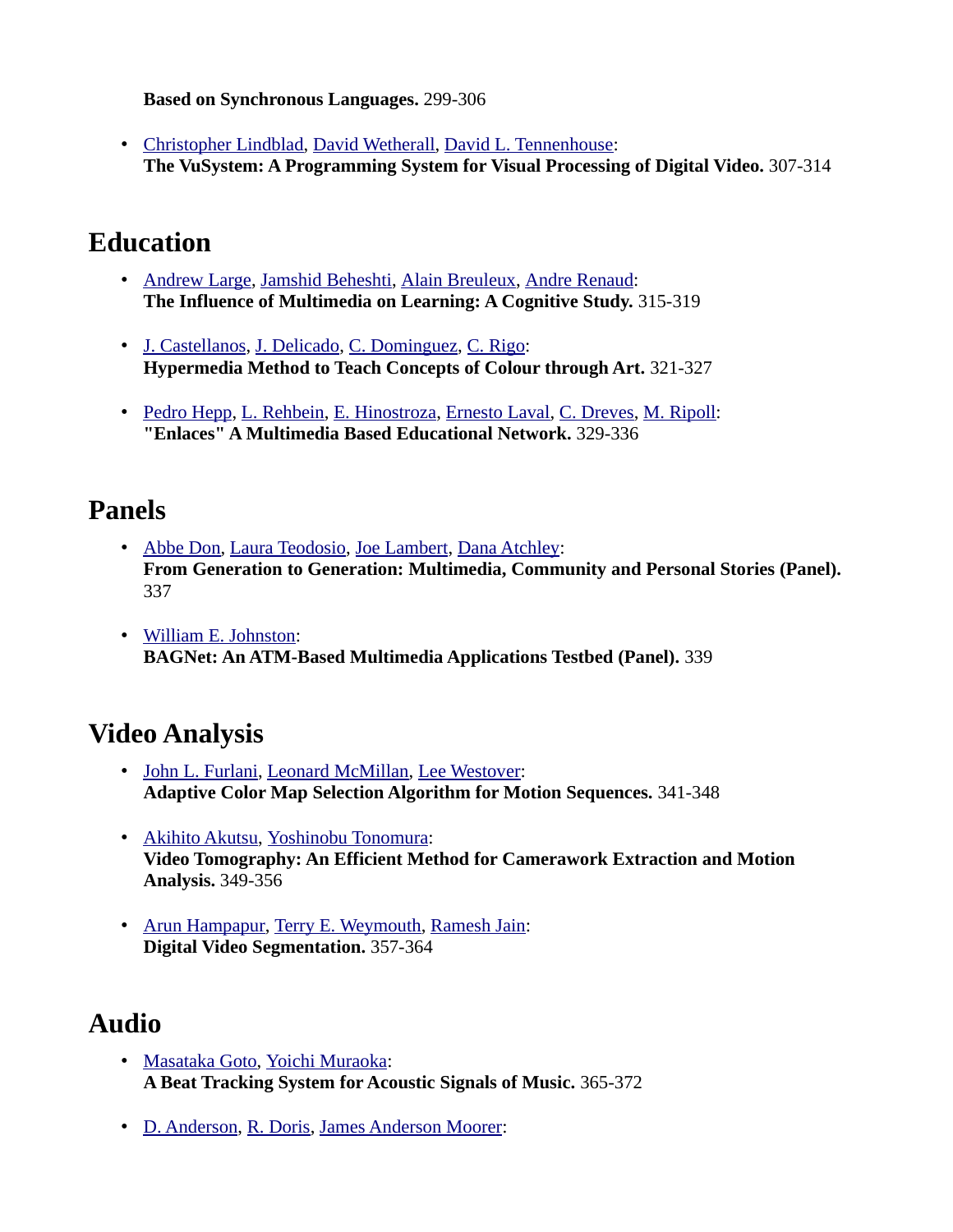**A Distributed Computer System for Professional Audio.** 373-379

• [Amit G. Mathur,](http://www.informatik.uni-trier.de/~ley/db/indices/a-tree/m/Mathur:Amit_G=.html) [Atul Prakash:](http://www.informatik.uni-trier.de/~ley/db/indices/a-tree/p/Prakash:Atul.html) **Protocols for Integrated Audio and Shared Windows in Collaborative Systems.** 381-388

#### **Panel**

• [Sylvia Wilbur,](http://www.informatik.uni-trier.de/~ley/db/indices/a-tree/w/Wilbur:Sylvia.html) [Garry Beirne,](http://www.informatik.uni-trier.de/~ley/db/indices/a-tree/b/Beirne:Garry.html) [Jon Crowcroft,](http://www.informatik.uni-trier.de/~ley/db/indices/a-tree/c/Crowcroft:Jon.html) [J. Robert Ensor,](http://www.informatik.uni-trier.de/~ley/db/indices/a-tree/e/Ensor:J=_Robert.html) [John C. Tang:](http://www.informatik.uni-trier.de/~ley/db/indices/a-tree/t/Tang:John_C=.html) **Getting the Model Right for Video-Mediated Communication (Panel Abstract).** 389-390

#### **Video Servers**

- • [Ming-Syan Chen,](http://www.informatik.uni-trier.de/~ley/db/indices/a-tree/c/Chen:Ming=Syan.html) [Dilip D. Kandlur,](http://www.informatik.uni-trier.de/~ley/db/indices/a-tree/k/Kandlur:Dilip_D=.html) [Philip S. Yu:](http://www.informatik.uni-trier.de/~ley/db/indices/a-tree/y/Yu:Philip_S=.html) **Support for Fully Interactive Playout in Disk-Array-Based Video Server.** 391-398
- • [Brian Tierney,](http://www.informatik.uni-trier.de/~ley/db/indices/a-tree/t/Tierney:Brian.html) [Jason Lee,](http://www.informatik.uni-trier.de/~ley/db/indices/a-tree/l/Lee:Jason.html) [Ling Tony Chen,](http://www.informatik.uni-trier.de/~ley/db/indices/a-tree/c/Chen:Ling_Tony.html) [Hanan Herzog,](http://www.informatik.uni-trier.de/~ley/db/indices/a-tree/h/Herzog:Hanan.html) [Gary Hoo,](http://www.informatik.uni-trier.de/~ley/db/indices/a-tree/h/Hoo:Gary.html) [Guojun Jin,](http://www.informatik.uni-trier.de/~ley/db/indices/a-tree/j/Jin:Guojun.html) [William E.](http://www.informatik.uni-trier.de/~ley/db/indices/a-tree/j/Johnston:William_E=.html)  [Johnston:](http://www.informatik.uni-trier.de/~ley/db/indices/a-tree/j/Johnston:William_E=.html) **Distributed Parallel Data Storage Systems: A Scalable Approach to High Speed Image Servers.** 399-405
- • [Shahram Ghandeharizadeh,](http://www.informatik.uni-trier.de/~ley/db/indices/a-tree/g/Ghandeharizadeh:Shahram.html) [Cyrus Shahabi:](http://www.informatik.uni-trier.de/~ley/db/indices/a-tree/s/Shahabi:Cyrus.html) **On Multimedia Repositories, Personal Computers, and Hierarchical Storage Systems.**  407-416

# **Collaboration**

- • [T. Imai,](http://www.informatik.uni-trier.de/~ley/db/indices/a-tree/i/Imai:T=.html) [K. Yamaguchi,](http://www.informatik.uni-trier.de/~ley/db/indices/a-tree/y/Yamaguchi:K=.html) [T. Muranaga:](http://www.informatik.uni-trier.de/~ley/db/indices/a-tree/m/Muranaga:T=.html) **Hypermedia Conversation Recording to Preserve Informal Artifacts in Realtime Collaboration.** 417-424
- • [F. Gong:](http://www.informatik.uni-trier.de/~ley/db/indices/a-tree/g/Gong:F=.html) **Multipoint Audio and Video Control for Packet-Based Multimedia Conferencing.** 425-432
- • [Hania Gajewska,](http://www.informatik.uni-trier.de/~ley/db/indices/a-tree/g/Gajewska:Hania.html) [James J. Kistler,](http://www.informatik.uni-trier.de/~ley/db/indices/a-tree/k/Kistler:James_J=.html) [Mark S. Manasse,](http://www.informatik.uni-trier.de/~ley/db/indices/a-tree/m/Manasse:Mark_S=.html) [David D. Redell:](http://www.informatik.uni-trier.de/~ley/db/indices/a-tree/r/Redell:David_D=.html) **Argo: A System for Distributed Collaboration.** 433-440

# **Panel**

• [Ina Risman,](http://www.informatik.uni-trier.de/~ley/db/indices/a-tree/r/Risman:Ina.html) [Maurice Welsh,](http://www.informatik.uni-trier.de/~ley/db/indices/a-tree/w/Welsh:Maurice.html) [Megan Waters Pierson,](http://www.informatik.uni-trier.de/~ley/db/indices/a-tree/p/Pierson:Megan_Waters.html) [Kevin R. Sullivan:](http://www.informatik.uni-trier.de/~ley/db/indices/a-tree/s/Sullivan:Kevin_R=.html) **Should the Multimedia Industry be Regulated? A Legal Debate (Panel).** 441